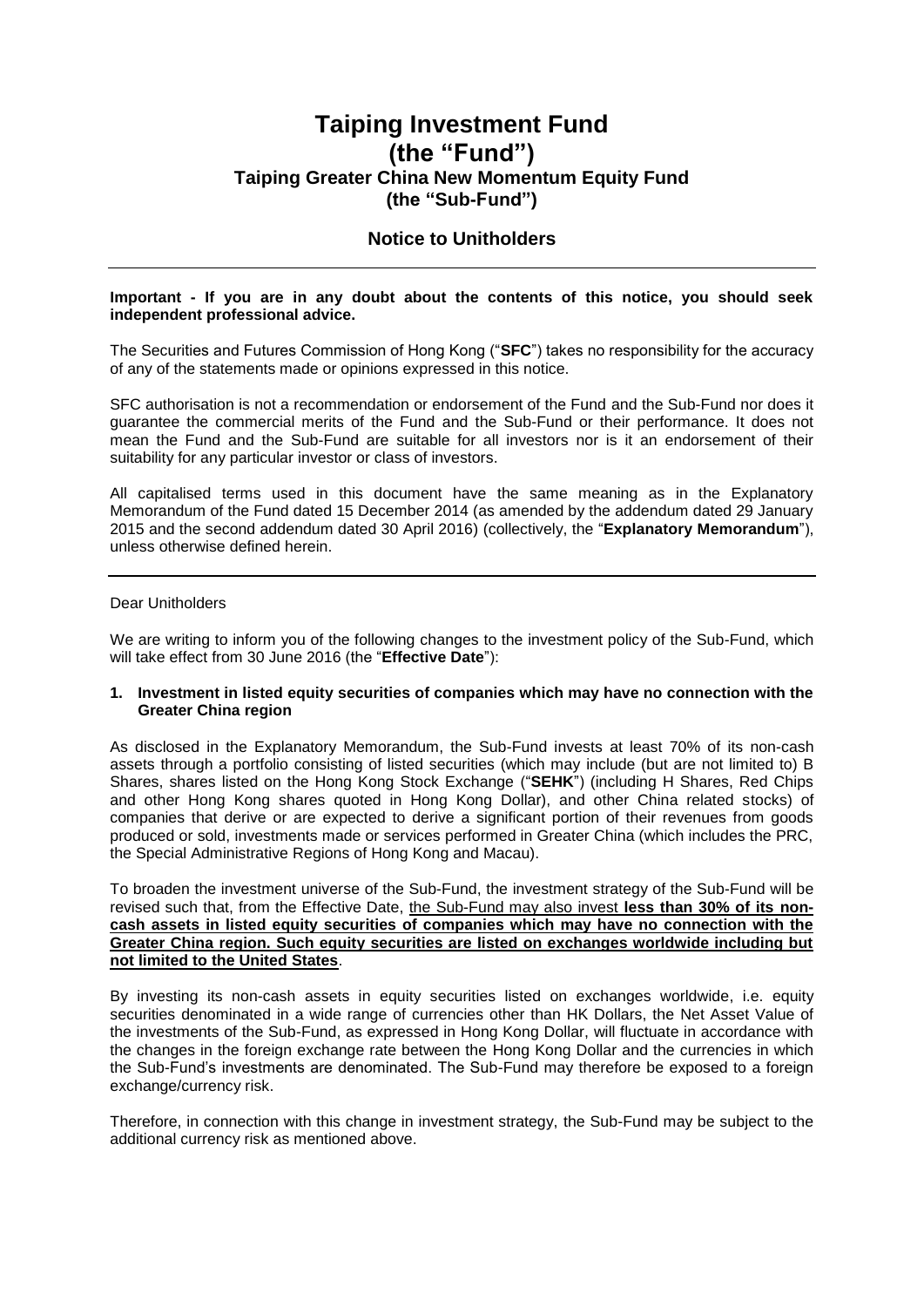### **2. Investment in A Shares via Shanghai-Hong Kong Stock Connect ("Stock Connect")**

From the Effective Date, the Sub-Fund may also invest up to 20% of its non-cash assets in A Shares via the Shanghai-Hong Kong Stock Connect ("**Stock Connect**"). Accordingly, the Manager will intend to make investments (at least 70% of the Sub-Fund's non-cash assets) through a portfolio consisting of listed securities (which may include (but are not limited to) **A Shares**, B Shares, shares listed on the SEHK (including H Shares, Red Chips and other Hong Kong shares quoted in Hong Kong Dollar), and other China related stocks. The investment strategy will also specify that **the Sub-Fund may invest up to 20% of its non-cash assets in A Shares via the Stock Connect**.

## *Overview of the Stock Connect*

The Stock Connect is a securities trading and clearing linked program developed by Hong Kong Exchanges and Clearing Limited ("**HKEx**"), Shanghai Securities Exchange ("**SSE**") and China Securities Depository and Clearing Corporation Limited ("**ChinaClear**"), to achieve mutual stock market access between mainland China and Hong Kong.

The Stock Connect comprises a Northbound Trading Link and a Southbound Trading Link. Under the Northbound Trading Link, Hong Kong and overseas investors (including the Sub-Fund), through their Hong Kong brokers and a securities trading service company established by SEHK, may be able to trade eligible shares listed on SSE by routing orders to SSE.

Hong Kong and overseas investors will be able to trade certain stocks listed on the SSE market (i.e. "**SSE Securities**"). These include all the constituent stocks from time to time of the SSE 180 Index and SSE 380 Index, and all the SSE-listed A Shares that are not included as constituent stocks of the relevant indices but which have corresponding H-Shares listed on SEHK, except the following:

- (a) SSE-listed shares which are not traded in Renminbi; and
- (b) SSE-listed shares which are included in the "risk alert board".

Please note that the A Shares traded through Stock Connect are issued in scripless form, so investors will not hold any physical A Shares. Hong Kong and overseas investors who have acquired SSE Securities through Northbound trading should maintain the SSE Securities with their brokers' or custodians' stock accounts with CCASS (the Central Clearing and Settlement System operated by HKSCC for the clearing securities listed or traded on SEHK).

Please refer to the Explanatory Memorandum of the Fund and Sub-Fund for further information relating to the Stock Connect, including the trading quota, settlement and custody arrangement, participation in corporate actions and shareholders' meetings and trading and settlement currency.

#### *Risks associated with the Stock Connect*

Please note that investments through the Stock Connect are subject to additional risks, namely, quota limitations, suspension risk, differences in trading day, operational risk, restrictions on selling imposed by front-end monitoring, foreign shareholding restrictions on A Shares, short swing profit rule, recalling of eligible stocks, clearing and settlement risk, participation in corporate actions and shareholders' meetings, regulatory risk and taxation risk.

Further, the Sub-Fund's investments through Northbound trading under the Stock Connect will not be covered by Hong Kong's Investor Compensation Fund.

Notwithstanding the additional risks associated with the Stock Connect, given that the Sub-Fund will only invest up to 20% of its non-cash assets in A Shares via the Stock Connect, the Manager considers that there will not be any material change or increase in the overall risk profile of the Sub-Fund following the change.

#### **3. Third Addendum to the Explanatory Memorandum and the updated Product Key Facts Statement ("KFS")**